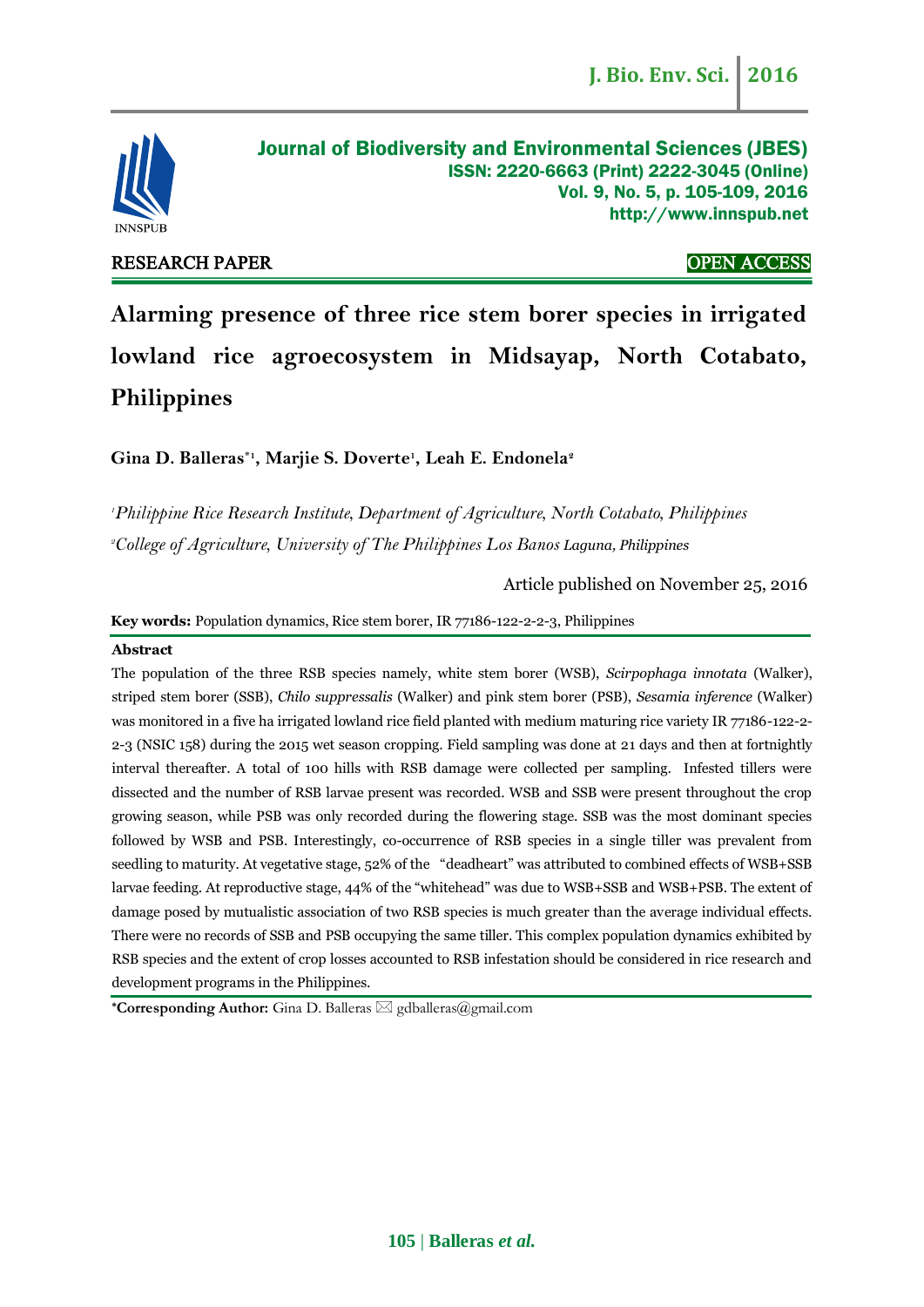# **Introduction**

Rice stem borer (RSB) is one of the major economic insect pest of rice in Southeast Asian countries (Litsinger *et al*., 2011). RSB is dificult to manage due to its ubiquity, high adaptability to wetland rice and continuous generation cycle throughout rice growing season. The present modern rice varieties can compensate RSB damage at certain level without affecting yield potential (Litsinger, 1991). However, multiple crop stresses accentuate from RSB larval feeding injury which often result to significant annual production losses. Moreover, RSB has developed adaptive mechanisms to resistant varieties and an array of synthetic pesticides making them resilient to innovations across the rice agro-ecosytem landscapes.

Different RSB species invade specific regions and rice agroecosystem. In the Philippines, the five RSB species namely, yellow (YSB) *Scirpophaga incertulas* (Walker) (Lepidoptera: Pyralidae), white (WSB) *Scirpophaga innotata* (Walker) (Lepidoptera: Pyralidae], pink (PSB) *Sesamia inferens* (Walker), (Lepidoptera: Noctuidae], stripped (SSB) *Chilo suppressalis* (Walker), (Lepidoptera: Pyralidae) and gold-fringed (GFSB) *Chilo auricillus* (Dudgeon) (Lepidoptera: Crambidae) have distinct distribution pattern (Litsinger *et al*., 2011). YSB have dominated, over SSB and PSB, rice growing areas in Luzon particularly the upland rices; while WSB in the irrigated low land rice fields in Visayas and Mindanao (Cendana and Calora, 1967). Recently, however, Balleras and Endonela (2014) have accidentally documented overlapping population of YSB, PSB, SSB and WSB while doing field survey on upland rices in North Cotabato Province in Mindanao. Despite the alarming RSB infestation in rice growing province, development of areawide control meassures is of less priority.

Studies on major rice insect pests in the Philippines is hampered by limitted research materials. Information on the biology of rice stem borer by rice insecct pest species have varied generation cycles from egg deposition to moth emergence ranging from 35-70 d (Litsinger *et al*., 2011).

Larvae share common structural fearures hence are diffiicult to identify (Islam 1990a and 1990b). Whitehead and deadheart caused by RSB larval feeding are also difficult to distinguished for each species. So far, huge amount of information has been generated on individual species, including damage, area-wide distribution, and plant interaction, and the role of natural enemies (Noorozi *et al*., 2015; Singh *et al*., 2014; Sarwar, 2012; Cheng *et al*., 2010. Bandong and Litsinger, 2005;). However, reports on population dynamics and interspecific interactions of RSB species present at given geographical and temporal scales are still fragmentary. Hence, this study was undertaken to assess larvae population dynamics and potential interspecific interaction among RSB species under irrigated lowland rice fields in Midsayap, North Cotabato, Philippines.

#### **Materials and methods**

#### *Study site*

The study was conducted at the Midsayap Experimental Station (MES), Philippine Rice Research Institute (PhilRice), Department of Agriculture (DA), Midsayap, North Cotabato, Philippines (37 25.818'N; 122 05.36'W). Midsayap experience the Type IV climate which is characterized by more or less even distribution of rainfall throughout the year. The soil type in the lowland is best suitable for irrigated rice and seasonal vegetable production. Midsayap has been one of the beneficiaries of the National Irrigation System since its construction in 1978. The area is less affected by typhoon and other extreme climatic events. Such conditions favour the double or triple cropping of rice depending on rice varieties cultivated. However, rice industry is hampered by insect pests. Severe infestation of rice stem borer (RSB) in has been a perennial problem of local farmers and rice growers in North Cotabato and adjacent provinces in Mindanao.

### *Plant materials*

# The medium maturing rice variety NSIC Rc 158

(IR77186-122-2-2-3) was used in the study. NSIC Rc 158 mature in 113 days after seeding and produce an average yield of 6.01 t ha-1 . This variety has moderate resistance to "deadheart" and resistant to "whitehead".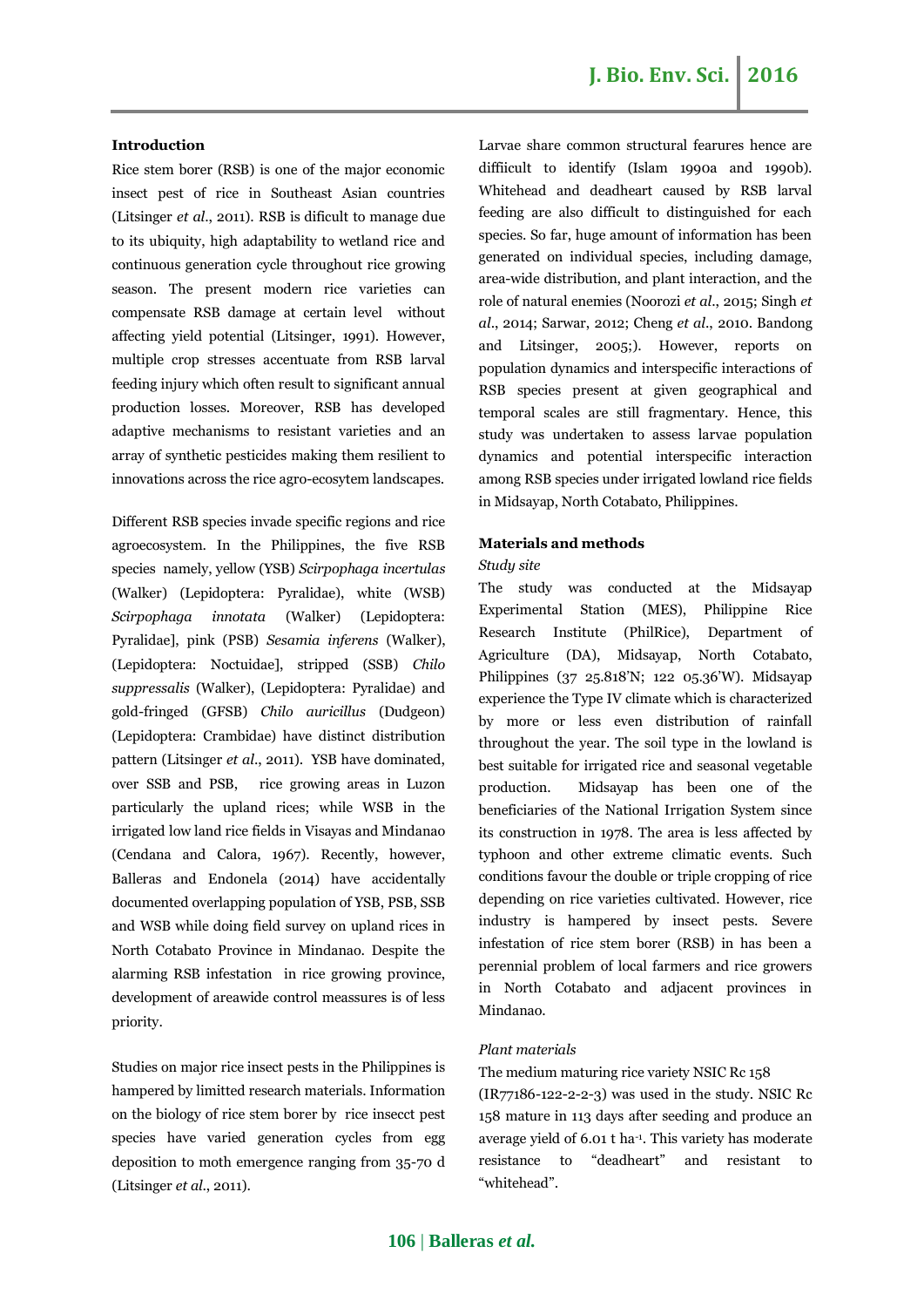*Field sampling techniques and data analysis* 

Field monitoring and sampling was conducted in a 5 ha irrigated lowland rice field at the PhilRice-DA, North Cotabato, Philippines during the 2015 wet season cropping. Sampling was done starting at 21 DAT and fortnightly interval thereafter. A total of 100 hills were collected randomly per sampling. Infested tillers were excised longitudinally to assess the RSB feeding behaviour and damage pattern. All the collected RSB larvae were identified up to species level based on the description provided by Barrion and Litsinger (1994 and 1995).

The total larvae count per sampling was recorded. Mega Stat version 10.0 (Orris, 2005) was used in all statistical analysis.

# **Results and discussion**

#### *Population dynamics* of *RSB species*

The presence of the three rice stem borer (RSB) species namely, white stem borer (WSB, *Scirpophaga innotata* Walker), striped stem borer (SSB, *Chilo suppressalis* Walker) and pink stem borer (PSB, *Sesamia inference* Walker) in PhilRice, MES, Midsayap, Cotabato, Philippines was first recorded this the study. Different RSB species dominate at varying crop growth stages (Fig. 1).



**Fig. 1.** Percent population of three rice stem borer species (RSB) namely, white stem borer (WSB), striped stem borer (SSB) and pink stem borer (PSB) at recorded from 21 to 91 days after transplanting (DAT) using NSIC Rc 158 grown under irrigated lowland rice paddy at Philippine Rice Research Institute, Midsayap Experimental Station, Midsayap, North Cotabato Philippines, wet season 2015.

Incidence of WSB and SSB was recorded from seedling to harvesting, while PSB arrived only at the onset of flowering stage. At 21 DAT, neonate WSB and SSB larvae bore into the stem through the leaf sheath stay in the pith and feed on the inner surface of the stem wall. A single tiller with 5-7 leaves can accommodate 2-5 larvae. Each species makes individual entrance whole on different internodes. During severe infestation, when the septa are damaged, WSB and SSB larvae may group together without harming each other. As the larvae grow and develop,

the food and space became limiting, the larvae will either stay on the original tiller or will transfer to another tiller (Chen and Romena, 2006). Usually, WSB larvae preferred to stay and positioned itself on the lowermost internode until it reaches the pupal stage (Cohen *et al*., 2000; Dirie *et al*., 2000.). The SSB larvae, on the other hand, used to find new effective tiller on the same or adjacent hill. At maximum tillering stage (35 to 49 DAT) larval feeding may cause minimal visible symptoms (Catling *et al*., 1987; Islam, 1990),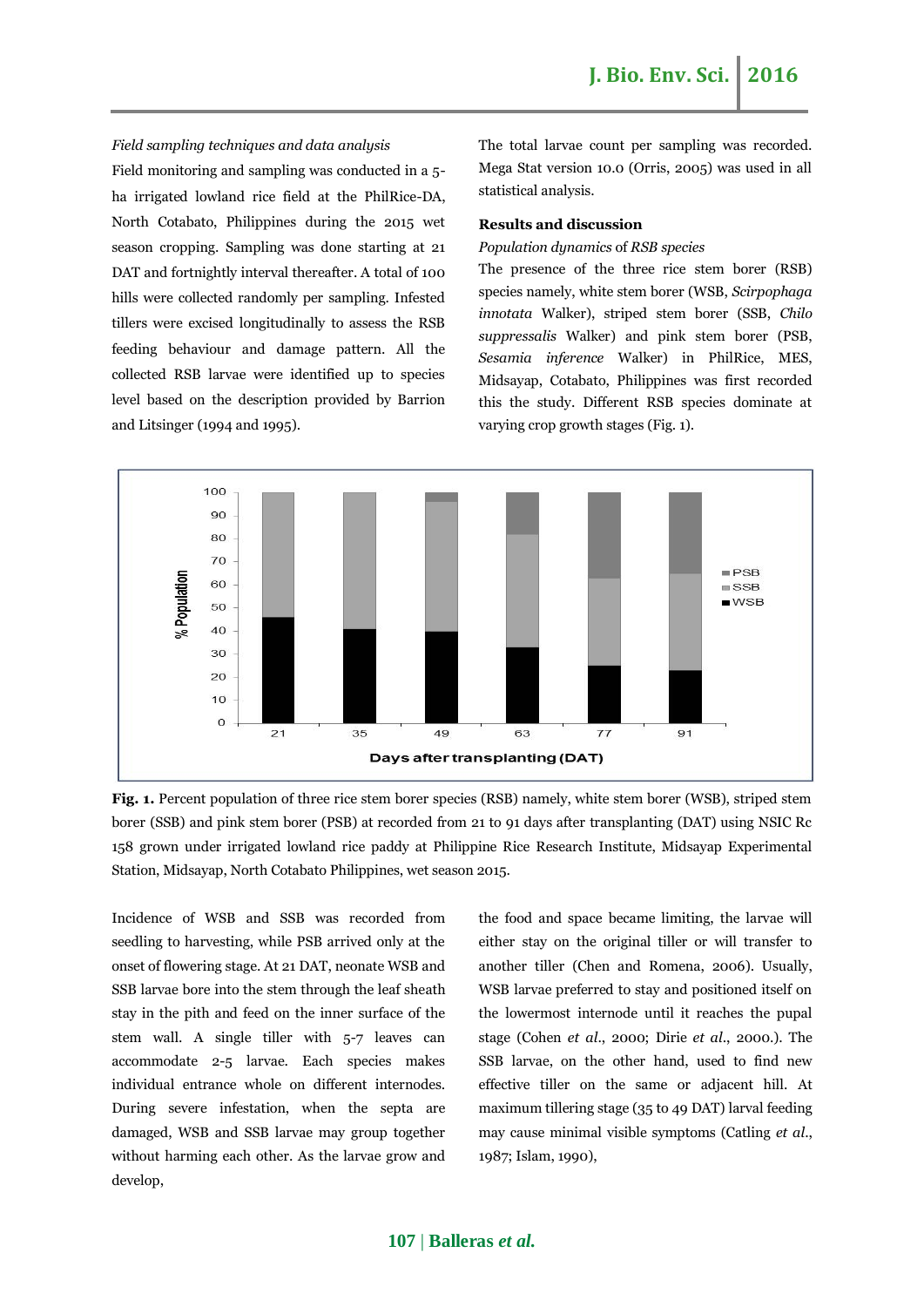most of the larvae are located on the  $5<sup>th</sup>$  to  $7<sup>th</sup>$ internode and feed on the developing panicle. Damaged panicles will no longer develop and the central whorl will slowly dry as also reported by Bandong and Litsinger (2005). The increase of PSB larvae population at 63 to 77 DAT (17%)

has triggered competition for food and space resulting to 19% decrease in SSB (11%) and WSB (8%) population. This illustrates that interspecific interactions between and among RSB species have varying effect on population dynamics at a given spatial and temporal scale.



**Fig. 2.** Percent tiller infested of three rice stem borer (RSB) species namely, namely, white stem borer (WSB), striped stem borer (SSB) and pink stem borer (PSB) at vegetative and reproductive phase using NSIC Rc 158 grown under irrigated lowland rice paddy at Philippine Rice Research Institute, Midsayap Experimental Station, Midsayap, North Cotabato Philippines, wet season 2015.

# *Interspecific association between and among RSB species*

Interspecific interaction among RSB species was assessed based on the frequency of co-occurrence of RSB larvae in a single tiller (Fig. 2). At seedling stage, WSB and SSB larvae disperse individually such that the total number of infested tiller examined was equal to the total number of larvae collected. However, as the tillers grow in size and increase in internode diameter, two to five RSB larvae could clump inside a tingle tiller.

At vegetative phase, 36% of the "deadheart" was accounted to WSB, 12% to SSB and 52% to WSB+SSB larvae feeding damage. At reproductive phase, 28.3% of the "whitehead" was attributed to combined WSB+PSB damage, 15.7% to WSB+SSB and 2% to WSB+SSB+PSB; the remaining 53.7% was due to individual species damage.

Remarkably, there were no records of SSB+PSB occupying the same tiller. The data above illustrates that SSB and WSB exhibit mutualistic relationship, while PSB exhibit positive relationship with WSB but might be antagonistic to SSB. The possibility of such interaction among these phytophagous rice insects was described by Kaplan and Denno (2007).

# **Conclusion**

The presence of WSB (*S. innotata*), SSB (*C. suppressalis*) and PSB (*S. inference*) was recorded in irrigated rice production in North Cotabato Province, Mindanao, Philippines during the 2015 wet season cropping. Percent population of the three RSB species vary at given rice growth and developmental stage. SSB was the most dominant species throughout the cropping season, followed by WSB and PSB. The presence of WSB+SSB in a single tiller was prevalent during the vegetative phase while,